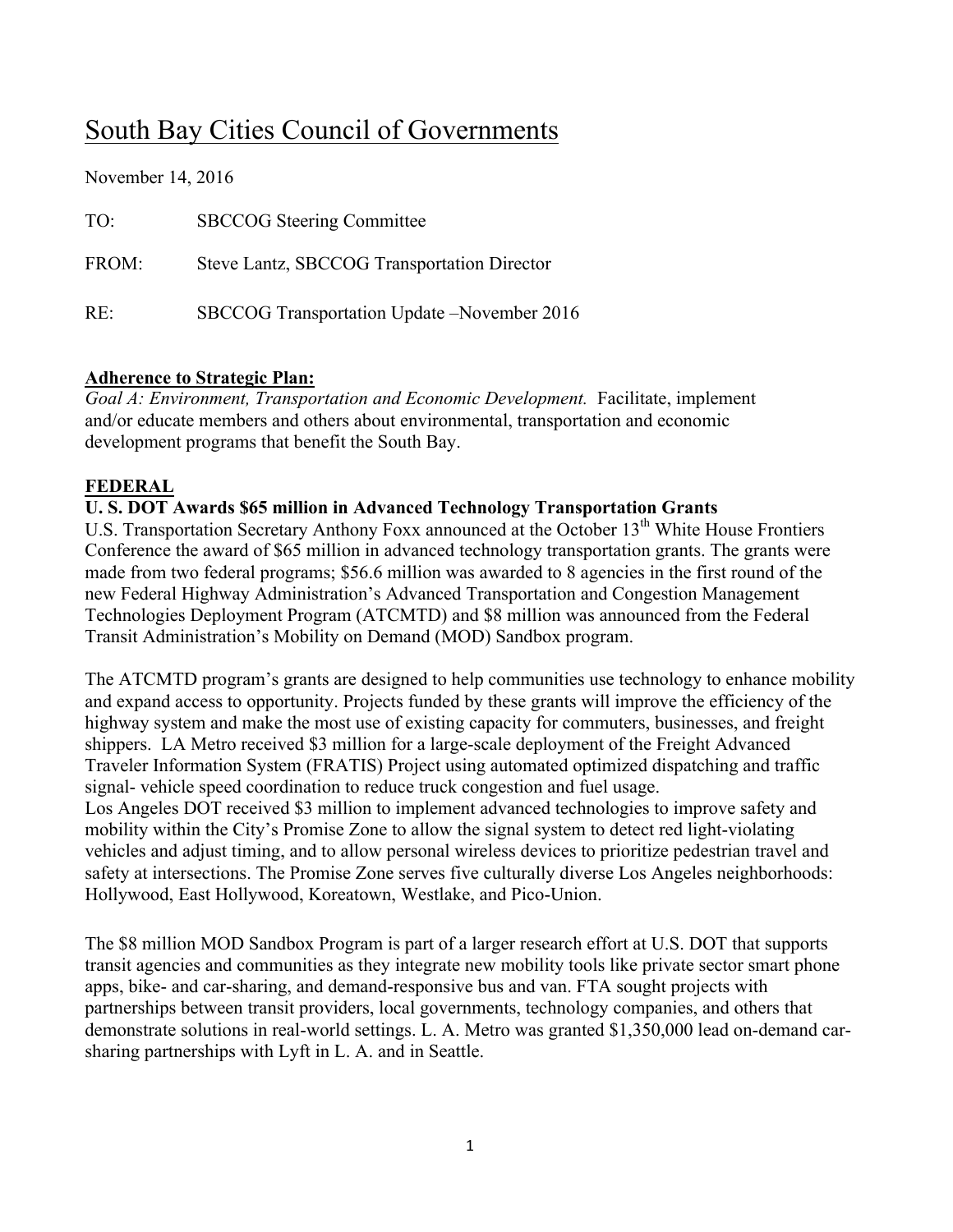## **U. S. DOT And State Legislature Tangle Over Self-Driving Car Regulations**

U. S. DOT staked out its initial role in regulation of autonomous vehicles on September  $20<sup>th</sup>$  by issuing the first-ever federal regulatory guidelines for driverless cars. The National Highway Traffic Safety Administration (NHTSA) regulatory guidance is intended to be flexible in that it includes a 15-point safety assessment that the federal government is asking automakers to use to address issues such as privacy concerns and ethical issues. Although the guidelines do not have the full weight of a government regulation, the federal government has said its first step in overseeing the design and marketing of autonomous vehicles has a goal of dramatically improving roadway travel safety by eliminating distracted and impaired driving.

The federal guidance envisions the federal government having primary control over the actual automation software, as well as being responsible for setting vehicle safety standards, carrying out enforcement and handling recalls. The federal framework also recommends that states be responsible for licensing human drivers, enacting and enforcing traffic laws, regulating motor insurance and liability, and establishing requirements for autonomous vehicle testing on public roads.

California regulators are weighing draft rules for driverless vehicles that may go further than the federal guidelines. The California Department of Motor Vehicles (DMV) held a public hearing on October  $19<sup>th</sup>$  with members of the auto industry and safety advocates. The California DMV proposal would require manufacturers to submit their responses to the 15-point federal checklist before testing or deploying automated vehicles in the state, which would effectively codify NHTSA's voluntary guidance in California.

Industry advocates are urging Congress to "slap down" California by explicitly preempting states when it comes to the safety performance and testing of self-driving cars. Consumer Watchdog urged the DMV to prohibit driverless cars on California roads until there are mandatory and enforceable federal standards in place. The group expressed fears that proposed DMV rules would let robot cars without a driver on California roads if the manufacturer simply answers yes, no or maybe to each point on NHTSA's 15-point safety checklist.

### **U. S. DOT Creates Advisory Committee For Self-driving Cars**

The U. S. Department of Transportation (U. S. DOT) announced on October  $19<sup>th</sup>$  that it is establishing an advisory committee for automated vehicles that will serve as a critical resource for the agency as it continues its push to put self-driving cars on U.S. roads. The panel will be responsible for assessing the U. S. DOT's research and policies related to the safe development and deployment of autonomous vehicles.

U. S. DOT is looking for 15 individuals with "cross-modal perspectives" on issues including intelligent transportation systems, robotics, enhanced freight movement, air traffic control, nextgeneration technology and advanced transportation technology deployment. Committee members will serve two-year terms and may not serve more than two consecutive term reappointments, the DOT said.

## **STATE**

## **Local Roads in California Are 'At Risk' Due to Lack of Funding; No Fix From State Legislature**

A coalition of local governmental agencies and advocates released their 2016 California Statewide Local Streets and Roads Needs Assessment of the condition of local streets and roads in California on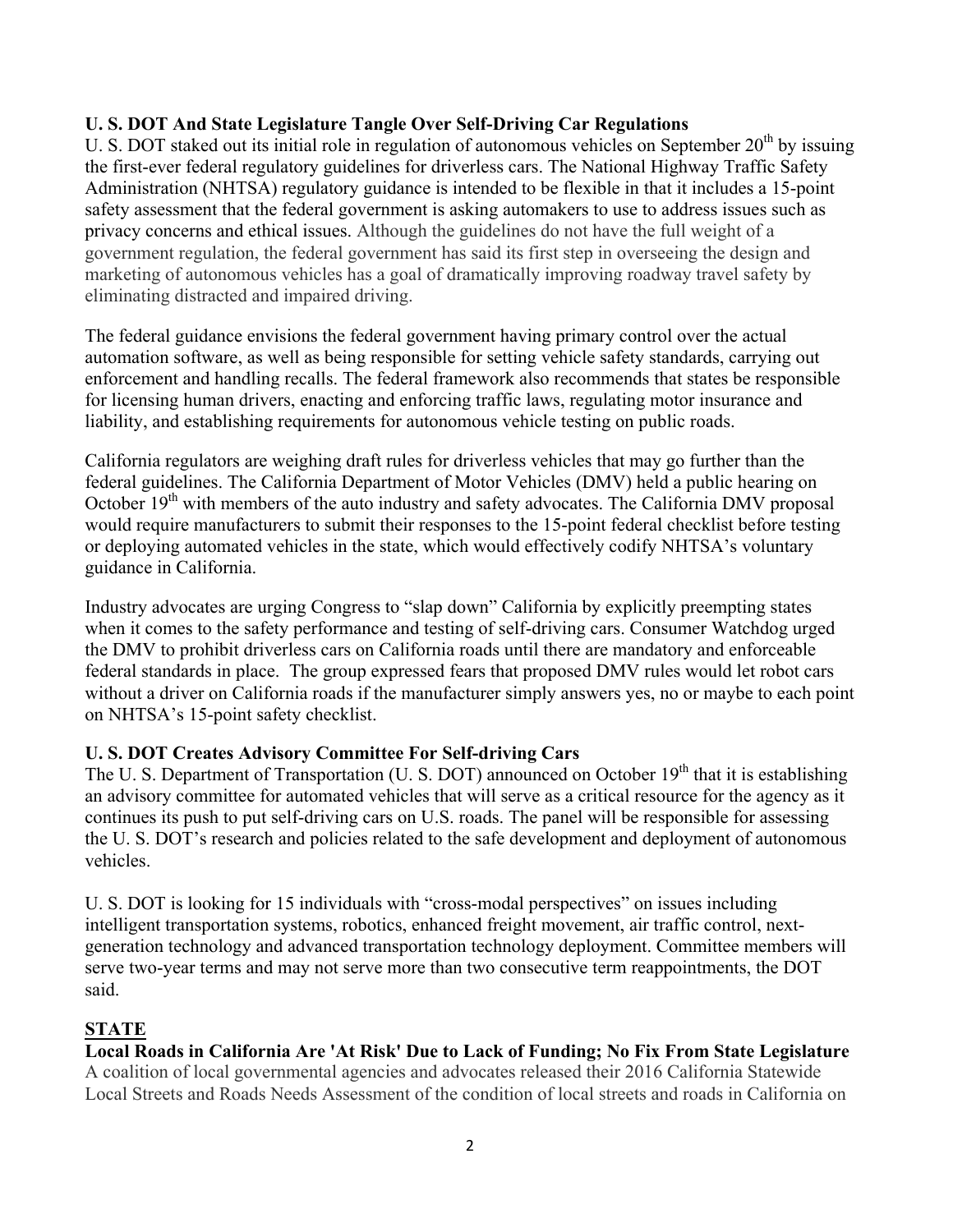October  $27<sup>th</sup>$ . The report, which has been released biennially since 2008, is managed by the Metropolitan Transportation Commission.

According to the report, California's 143,000 miles of local streets and roads are deteriorating rapidly, and the average local thoroughfare across the state is rated 'at risk' because of its poor physical condition. Only \$2 billion is available annually from all federal, state and local sources. The study estimated that a \$3.5 billion investment is needed annually to minimally maintain local streets in the state. To fix the roads to an optimum level of repair and maintenance would cost about \$70 billion or more over the next 10 years.

Recognizing the severity of California's transportation funding crisis, Governor Jerry Brown on July 16, 2015 called for the state legislature to convene a special legislative session to address the state's transportation infrastructure needs, and proposed that the Legislature enact pay-as-you-go, permanent and sustainable funding to: adequately and responsibly maintain and repair the state's transportation and critical infrastructure; improve the state's key trade corridors; and complement local infrastructure efforts. The Governor also proposed legislation necessary to establish clear performance objectives measured by the percentage of pavement, bridges, and culverts in good conditions; and incorporate project development efficiencies to expedite project delivery or reduce project costs. The Legislature responded to the Governor's call by convening an Extraordinary Session 1 three days later, However no legislation has emerged. The deadline for legislation to pass a bill from the special session is November  $30<sup>th</sup>$ .

## **REGION**

### **Sluggish Alameda Corridor Traffic Increases ACTA Debt to \$4 Billion**

Sluggish trade from Asia through the ports of Los Angeles and Long Beach has created a concern about the need for growing debt to subsidize a public-private-partnership that created the Alameda Corridor, the 20-mile train expressway designed to separate freight trains from street traffic and speed goods from the ports to the national rail network in downtown Los Angeles.

The Alameda Corridor Transportation Authority was created in 1989 as a public/private partnership between Union Pacific, Burlington Northern Santa Fe and the ports of Long Beach and Los Angeles, funded in part with \$5.9 billion in bonds issued by ACTA to be repaid by fees from railroads for each container they move through the corridor.

According to UP at the time, each train that used the corridor would take an average of 260 trucks off the streets and eliminate around 650 truck trips from local roadways between the ports and Downtown L. A. Port authorities estimated that rail traffic is two to four times as fuel efficient and emits two to three times less emission than diesel truck traffic on a ton-per-mile basis. And a trip that used to take several hours would now completed in 45 minutes.

When it opened on time and on budget in 2002, the project was estimated to have cost \$2.4 billion to construct. However, the joint powers structure and revenue-bond-heavy financing plan for the rail project assumed import volume would continue to rise at 6 percent as Americans devoured Asian imports that were shipped through the twin ports, and the beneficiary would be Alameda Corridor Transportation Authority (ACTA), whose revenue stream would be funded exclusively by user fees from the railroads.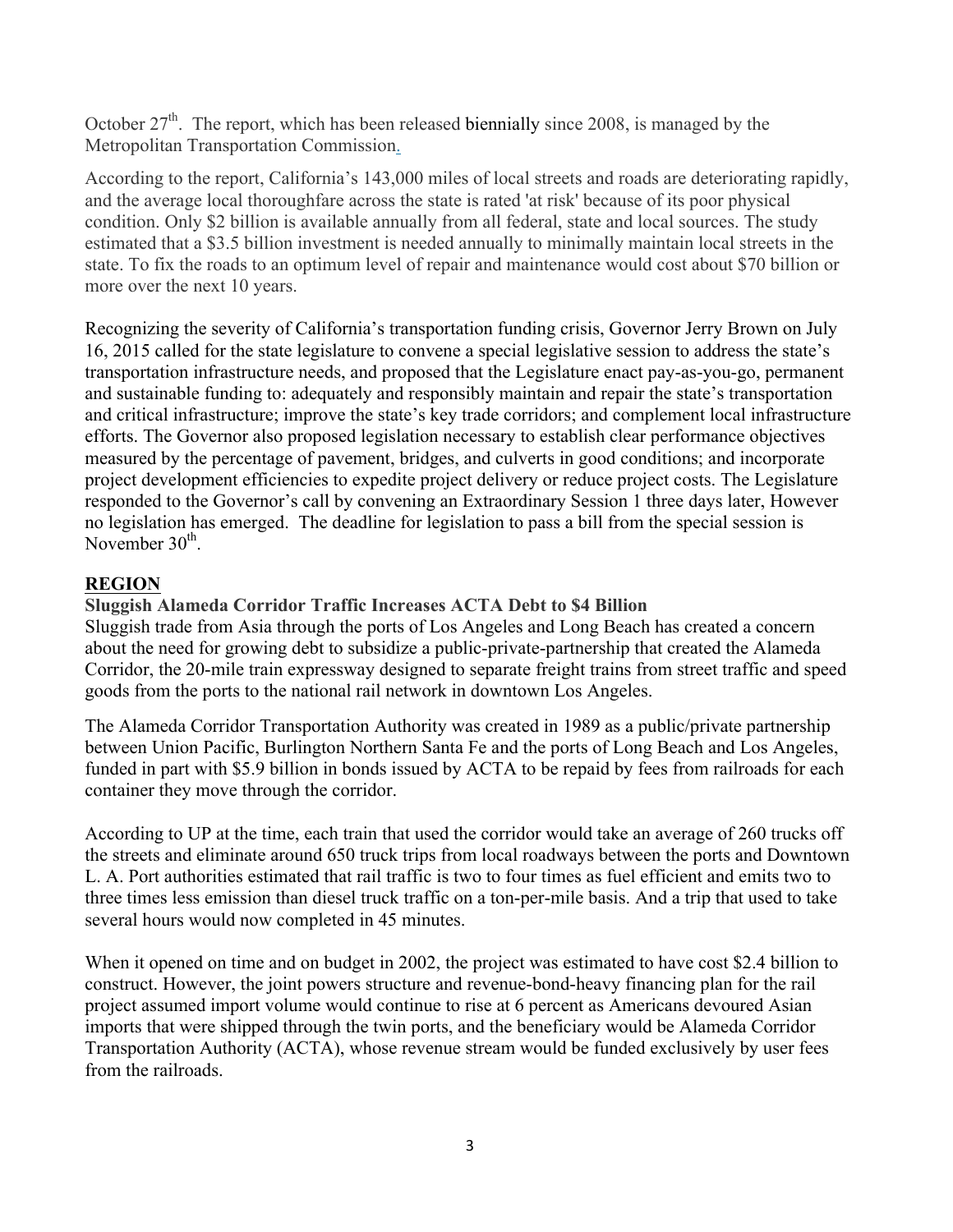14 years after it opened, Alameda Corridor operations have not met their assumed growth projections and debt service has become a significant burden on port revenues. ACTA has run into trouble paying for itself and is still saddled with \$4 billion in debt. When imports lagged during the recession, the authority had to borrow \$5.9 million from the ports of Los Angeles and Long Beach in 2011 and another \$5.9 million in 2012 to meet its debt obligations. Worrying debt would pile up, the authority reissued nontraditional "scoop and toss" bonds last spring that push back the steepest payments, giving the authority some breathing room.

But the borrowing could continue if cargo volumes at the ports don't grow at a 4 percent rate through 2040, as officials have estimated they must to pay for ACTA's growing debt. The corridor is at 25 percent capacity now, moving about 2.3 million 40 foot-cargo boxes every year. The railroads currently pay \$47 per container for the 20-mile trip. Traffic on the corridor or the railroad fees would need to more than double that by 2035 to cover most of ACTA's debt.

## **Metro Receives 8 Unsolicited Proposals For Measure M Projects**

L. A. Metro announced on October  $27<sup>th</sup>$  that it has received eight unsolicited proposals from private sector firms that wish to partner with the agency to deliver rail and highway projects that could be funded with Measure M revenues. The rail corridors are included in the Measure M expenditure plan, but could be accelerated with innovative financing proposals. So far, the private sector has expressed interest in financing the following projects:

Sepulveda Pass projects (two proposals) West Santa Ana Branch rail project (two proposals) Phase 3 Purple Line extension from Century City to Westwood/UCLA/VA High Desert Multipurpose Corridor Route 710 South Corridor High Occupancy Toll Lanes

All of these proposals are dependent on Metro having an additional permanent funding stream to repay private financing, either through Measure M or some future funding that is identified.

## **LADOT's New Urban Mobility Vision Views Mobility As A Service Utility**

Seleta Reynolds, General Manager of the Los Angeles Department of Transportation (LADOT), was interviewed for the October issue of The Transportation Report on the future of transportation in the city. LADOT's new report, "Urban Mobility in the Digital Age", looks at three major trends: the infrastructure needed to support electric vehicles, shared mobility, and the emergence of autonomous vehicles on city streets. The key idea of the report was that, eventually, LADOT wants local mobility and transportation to become a utility in which you pay as you use it with pricing tied to real-time demand for road capacity, demand, and parking availability.

Reynolds is also critical of local taxi regulation**.** She believes the artificial cap on the number of cabs on the street in each city's franchise agreements has suppressed the demand for taxi trips, whereas Uber and Lyft don't have that same cap. This has created a situation where you can reliably get one in under five minutes almost anywhere in LA County. She believes the right level for regulation of all vehicles-for-hire (taxis, transportation network companies, limousines, and even non-emergency medical transportation) is at the county or regional level to replace the patchwork of 88 different sets of regulations in LA County.